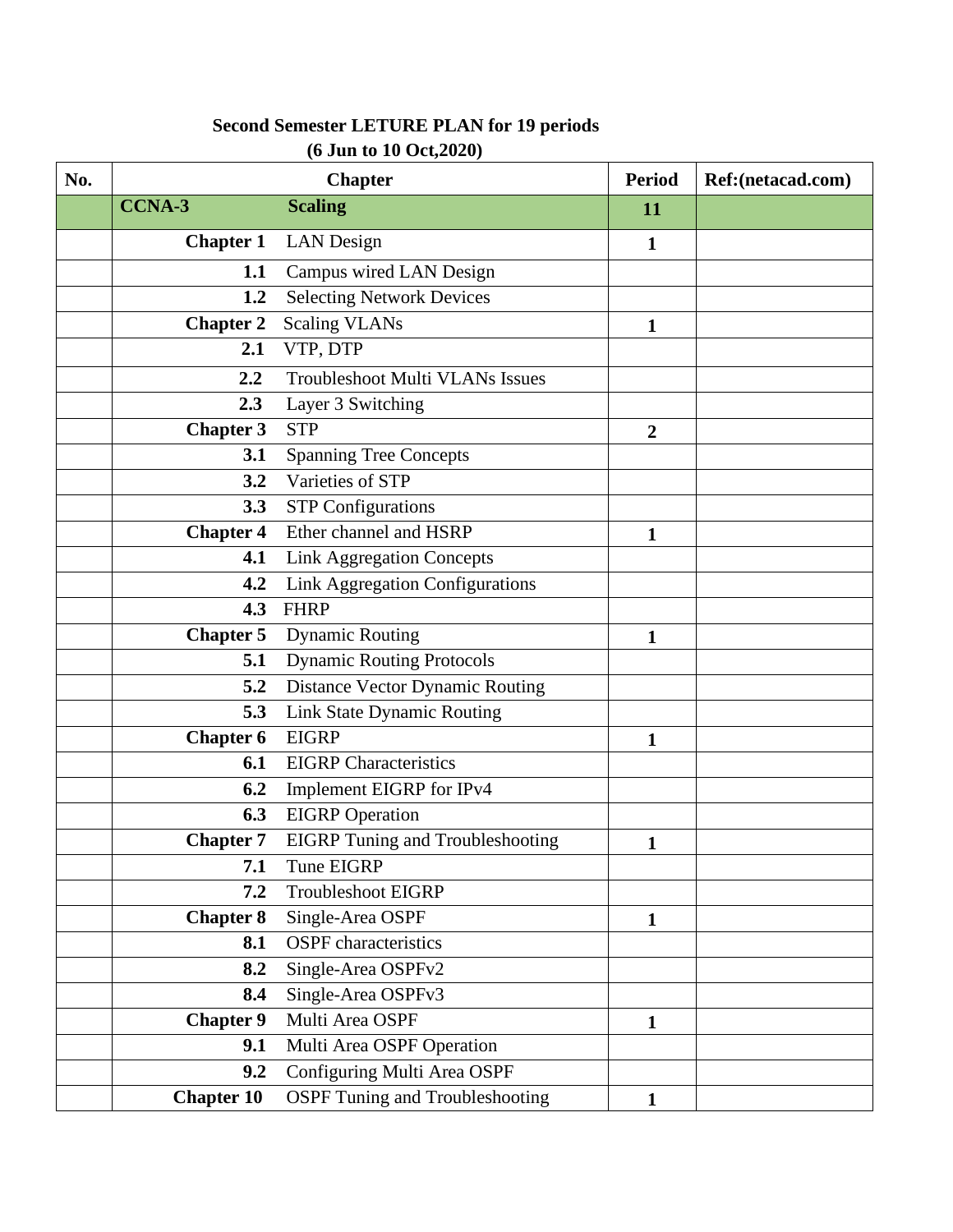| 10.1             | <b>Advanced Single-Area OSPF</b>                        |              |  |
|------------------|---------------------------------------------------------|--------------|--|
|                  | configurations                                          |              |  |
| 10.2             | Troubleshooting Single-Area OSPF                        |              |  |
| <b>CCNA-4</b>    | <b>Connecting</b>                                       | 8            |  |
| <b>Chapter 1</b> | <b>WAN</b> Concepts                                     | $\mathbf{1}$ |  |
| 1.1              | WAN Technologies Overview                               |              |  |
| 1.2              | Selecting a WAN Technology                              |              |  |
| <b>Chapter 2</b> | <b>Point-to-Point Connection</b>                        | 1            |  |
| 2.1              | PPP Operation                                           |              |  |
| 2.2              | PPP Implementation                                      |              |  |
| 2.3              | Troubleshoot WAN Connectivity                           |              |  |
| <b>Chapter 3</b> | <b>Branch Connection</b>                                | $\mathbf{1}$ |  |
|                  |                                                         |              |  |
| 3.1              | <b>Remote Access Connection</b>                         |              |  |
| 3.2              | <b>PPPoE</b>                                            |              |  |
| 3.3              | <b>VPNs</b>                                             |              |  |
| 3.4              | <b>GRE</b>                                              |              |  |
| 3.5              | eBGP                                                    |              |  |
| <b>Chapter 4</b> | <b>Access Control Lists</b>                             | 1            |  |
| 4.1              | Standard ACL Opeartion and                              |              |  |
| 4.2              | <b>Configuration Review</b><br><b>Extended IPV4 Acl</b> |              |  |
| 4.3              | IPv6 ACLs                                               |              |  |
| 4.4              | <b>Troubleshoot ACLS</b>                                |              |  |
| <b>Chapter 5</b> | <b>Network Security and Monitoring</b>                  |              |  |
| 5.1              | <b>LAN Security</b>                                     | $\mathbf{1}$ |  |
| 5.2              | <b>SNMP</b>                                             |              |  |
| 5.3              | <b>Cisco Switch Port Analyzer</b>                       |              |  |
| <b>Chapter 6</b> | <b>Quality of Service</b>                               | $\mathbf{1}$ |  |
| 6.1              | <b>QoS</b> Overview                                     |              |  |
| 6.2              | QoS Mechanism                                           |              |  |
| <b>Chapter 7</b> | <b>Network Evolution</b>                                | $\mathbf{1}$ |  |
| 7.1              | <b>IoT</b>                                              |              |  |
| 7.2              | Cloud and Virtualization                                |              |  |
| 7.3              |                                                         |              |  |
| <b>Chapter 8</b> | <b>Network Programming</b>                              |              |  |
|                  | <b>Network Troubleshooting</b>                          | $\mathbf{1}$ |  |
| 8.1              | Troubleshooting Methodology                             |              |  |
| 8.2              | <b>Troubleshooting Scenarios</b>                        |              |  |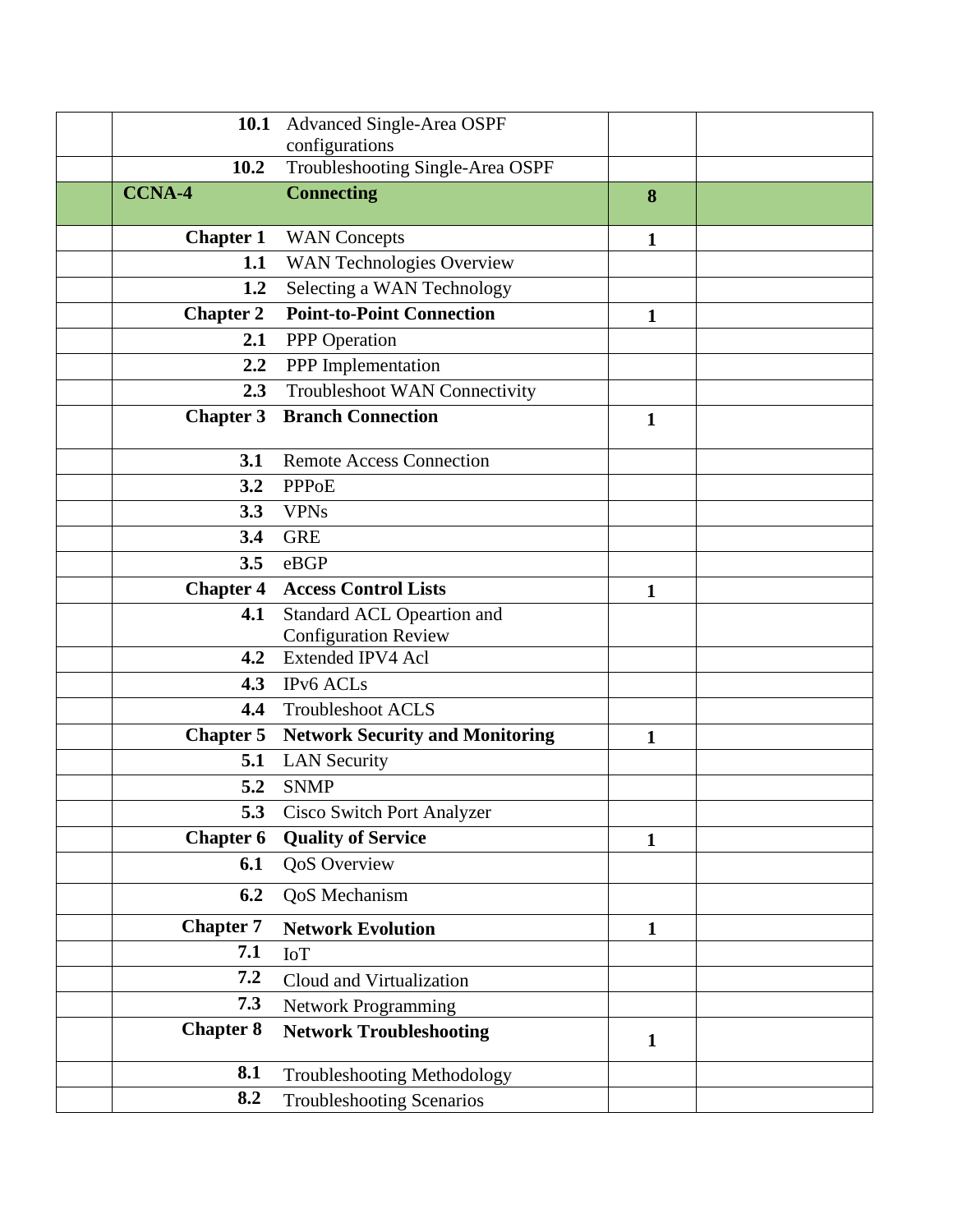| <b>CST-313</b>   | <b>Networking II- Second Semester</b><br>$\ddot{\cdot}$           |
|------------------|-------------------------------------------------------------------|
| <b>Reference</b> | CISCO networking academy courses<br>https://www.netacad.com/<br>٠ |
| <b>Period</b>    | $\colon$ 19 periods for 19 weeks (1 periods/week) (Lecture +      |

## **Course Description**

Cisco Networking Academy Program series are designed to prepare students for careers in the exciting networking field. The course contains the combination of **ccna3 (scaling) and ccna4 (connecting)** courses. Scaling Networks composed of chapters that describe the architecture, components, and operations of routers and switches in a large and complex network. Students learn how to configure routers and switches for advanced functionality. By the end of this course, students will be able to configure and troubleshoot routers and switches and resolve common issues with OSPF, EIGRP, STP, and VTP in both IPv4 and IPv6 networks. Students will also develop the knowledge and skills needed to implement DHCP and DNS operations in a network. Connecting Networks also provides and discusses the WAN technologies and network services required by converged applications in a complex network. The course enables students to understand the selection criteria of network devices and WAN technologies to meet network requirements. Students learn how to configure and troubleshoot network devices and resolve common issues with data link protocols. Students also develop the knowledge and skills needed to implement IPSec and virtual private network (VPN) operations in a complex network. Students can get supplemental aids to assist in studying:

Lab/pkt)

- 1) Begins with a review chapter on the OSI Reference Model and routing
- 2) Chapter Objectives and Summaries provide references to the concepts covered for focused study on key topics
- 3) Extensive Glossary lists all the key terms and definitions in one place
- 4) References to the lab activities found in the course and these labs allow to make a connection between theory and practice.

## **Course Objectives**

The main objectives of the courses are :

- $\div$  To learn how to configure routers and switches for advanced functionality.
- ❖ To understand, configure, and troubleshoot wireless routers and wireless clients
- ❖ To understand LAN and WAN concepts for campus and enterprise network application designs
- ❖ To get opportunity for the learners who are seeking entry-level jobs in the Information Communications Technology (ICT) industry or wish to keep pace with fast paced implementation of ICT in their industry.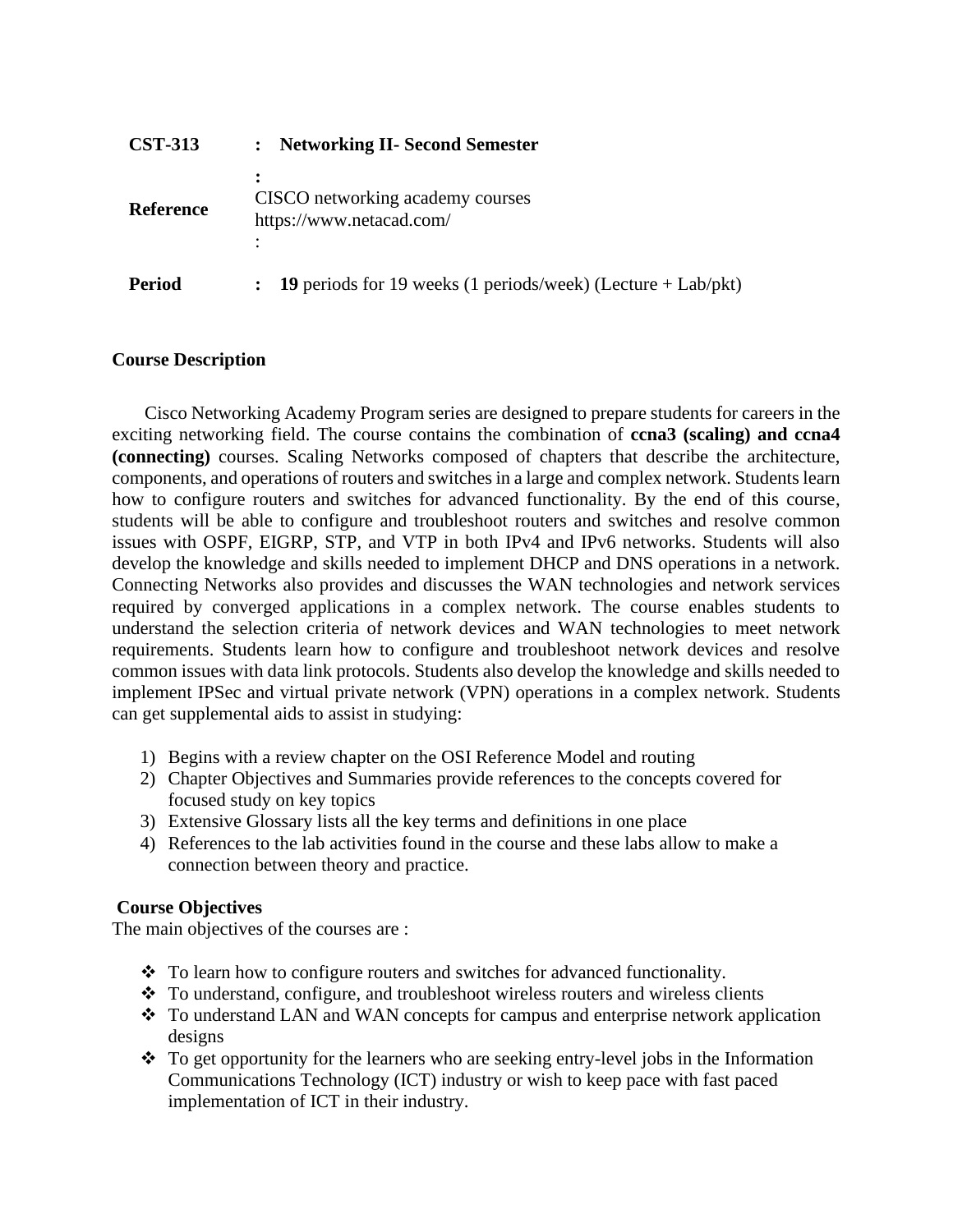❖ To be prepared to take the Cisco CCENT certification exam after completing a set of two courses and the CCNA Routing and Switching certification exam after completing a set of four courses

### **Assessment Plan for the Course**

| Paper Exam:    | 60%  |
|----------------|------|
| Attendance:    | 10\% |
| Tutorial/Quiz: | 20%  |
| Lab:           | 10%  |

### **CCNA-3: Scaling Networks**

This course describes the architecture, components, and operations of routers and switches in larger and more complex networks. Students can a chance to learn how to configure routers and switches for advanced functionality. By the end of this course, students will be able to configure and troubleshoot routers and switches and resolve common issues with OSPF, EIGRP, and STP in both IPv4 and IPv6 networks. Students will also develop the knowledge and skills needed to implement a WLAN in a small-to-medium network. The course also describes the architecture, components, and operations of routers and switches in a large and complex network. Students learn how to configure routers and switches for advanced functionality. By the end of this course, students will be able to configure and troubleshoot routers and switches and resolve common issues with OSPF, EIGRP, STP, and VTP in both IPv4 and IPv6 networks. Students will also develop the knowledge and skills needed to implement DHCP and DNS operations in a network. Students will learn the following chapters in the scaling course.

| <b>Chapter</b> | <b>Introduction to Networks</b>         |
|----------------|-----------------------------------------|
|                | LAN Design                              |
| $\mathbf{2}$   | <b>Scaling VLANs</b>                    |
| 3              | <b>STP</b>                              |
| 4              | Ether channel and HSRP                  |
| 5              | <b>Dynamic Routing</b>                  |
| 6              | <b>EIGRP</b>                            |
| 7              | <b>EIGRP</b> Tuning and Troubleshooting |
| 8              | Single Area OSPF                        |
| 9              | Multi Area OSPF                         |
| 10             | <b>OSPF</b> Tuning and Troubleshooting  |